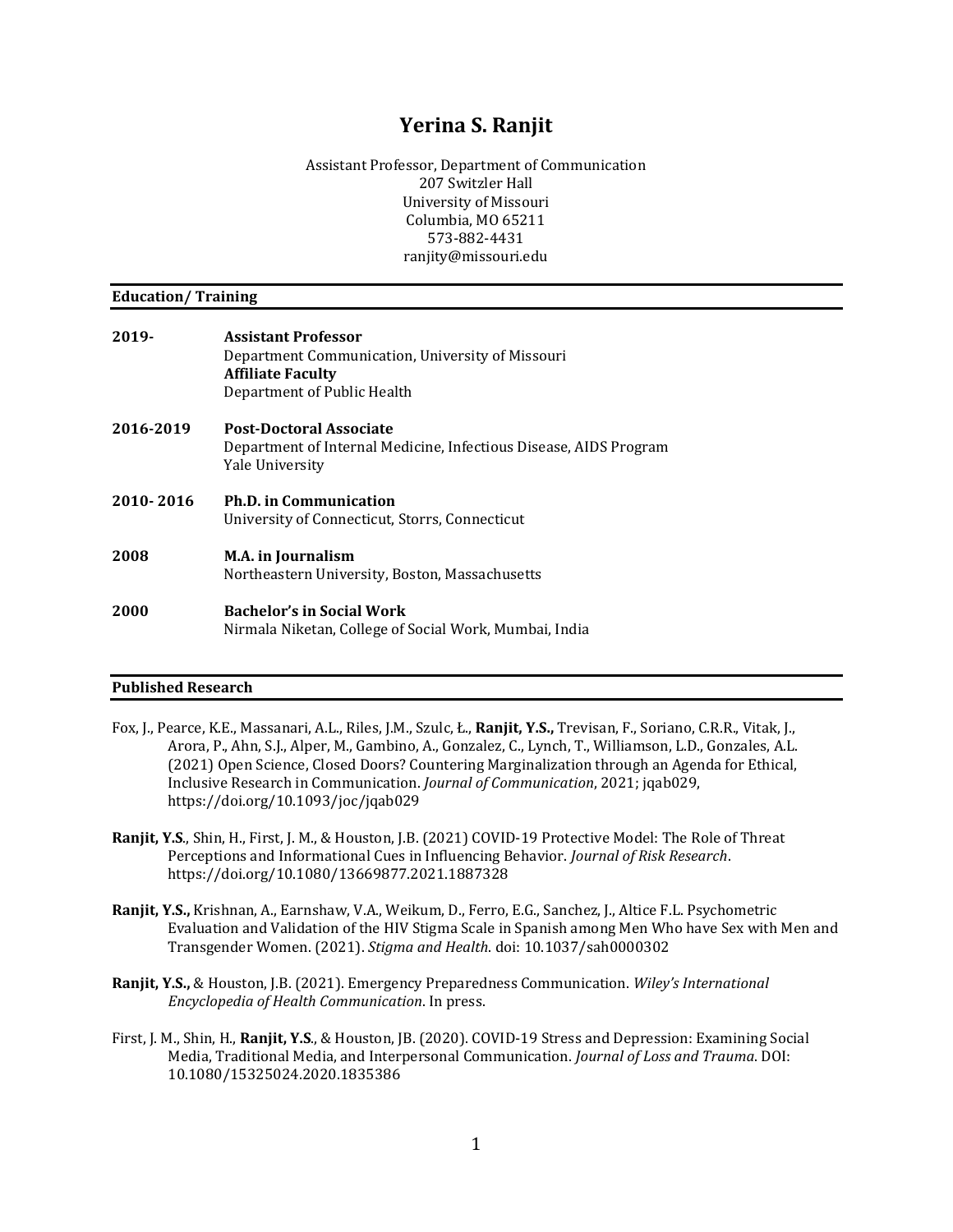- Ghassemlou, S., Marini, C., Chemi, C., **Ranjit, Y.S**., Tofighi, B. (2020) Harmful smartphone applications promoting alcohol and illicit substance use: A review and content analysis in the United States. *Translational Behavioral Medicine*, Volume 10, Issue 5, Pages 1233–1242, DOI: https://doi.org/10.1093/tbm/ibz135
- **Ranjit, Y.S.**, Lachlan, K.A., Basaran, A-M.B., Snyder, L.B., Houston, JB. (2020). Needing to know about the crisis back home: Disaster information seeking and disaster media effects following the 2015 Nepal earthquake among Nepalis living outside of Nepal. *International Journal of Disaster Risk Reduction*. https://doi.org/10.1016/j.ijdrr.2020.101725
- Shrestha, R., Altice, F.L., DiDomizio, E., Sibilio, B., **Ranjit, Y.S.**, Copenhaver, M. (2020). Feasibility and acceptability of an mHealth-Based approach as an HIV prevention strategy among people who use drugs. *Patient Preference and Adherence*. https://doi.org/10.2147/PPA.S236794).
- **Ranjit, Y.S.**, Shrestha, R., Copenhaver, M., Altice, F.L. (2019). Online HIV information seeking and preexposure prophylaxis awareness among people who use drugs. *Journal of Substance Abuse Treatment*. https://doi.org/10.1016/j.jsat.2019.12.010.
- Brown, S-E., Krishnan, A; **Ranjit, Y.S**. Marcus, R.; Altice, F.L. (2019). Assessing mobile health feasibility and acceptability among HIV infected cocaine users and their healthcare providers: guidance for implementing an intervention. *mHealth.* http://dx.doi.org/10.21037/mhealth.2019.09.12
- **Ranjit, Y.S.**, Dubov, O., Polonsky, M., Fraenkle, L., Rich, K. M., Ogunbajo, A., & Altice, F.L. (2019). Dual motivational model of pre-exposure prophylaxis use intention: model testing among men who have sex men in Ukraine*. AIDS Care*. http://dx.doi.org/10.1080/09540121.2019.1640845.
- **Ranjit, Y.S**., Azbel, L., Krishnan, A., & Altice, F. L & Mayer, J.P. (2019). The HIV Care Continuum among incarcerated women in Azerbaijan, Kyrgyzstan and Ukraine: A nationally representative crosssectional study. *AIDS Care.* doi.org/10.1080/09540121.2019.1573969
- **Ranjit, Y.S**., Dubov, O., Polonsky, M., Ogunbajo, A., Fraenkle, L., Mayer, K., & Altice, F.L. Pre-exposure prophylaxis among men who have sex with men: Dual Motivational Model of PrEP use intention. (2018). *AIDS and Behavior*. doi: 10.1007/s10461-018-2214-2
- **Ranjit, Y. S.,** Snyder, L.B., Hamilton, M.A., Rimal, R.N. (2017). Self-Determination Theory and Risk Behavior in a Collectivistic Society: Preventing Reckless Driving in Urban Nepal*. Journal of Health Communication.*  doi: 10.1080/10810730.2017.1341569
- Nowak, K. L., Fox, J. and **Ranjit, Y. S.** (2015). Inferences about avatars: Sexism, appropriateness, anthropomorphism, and the objectification of female virtual representations. *Journal of Computer-Mediated Communication.* doi: 10.1111/jcc4.12130.
- Michael, M; Denes, A; Diaz, B; **Ranjit, Y.S**. (Sept. 2013) Touch attitudes in cross sex friendships: We're just friends. *Personal Relationships, 21, 2, p. 309 – 323.*

# **Peer Reviewed Conference Proceedings**

- **Ranjit, Y.S.,** Davis, W. M., Fentem, A., Riorden, R., Roscoe, R., & Cavazos-Rehg. (2021). Content Analysis of Text-Based Message Exchanged Between Individuals with Opioid Use Disorder and E-Coaches. Accepted for Presentation for 2021 NIDA International Forum and CPDD.
- **Ranjit, Y.S.**, Shin, H, First J.M., Houston, JB. (2020), Fox News, MSNBC, and the Coronavirus: Partisan Media Use Predicts Facemask Use Among Republicans, Democrats, and Independents. (ICA Virtual Conference, 2021)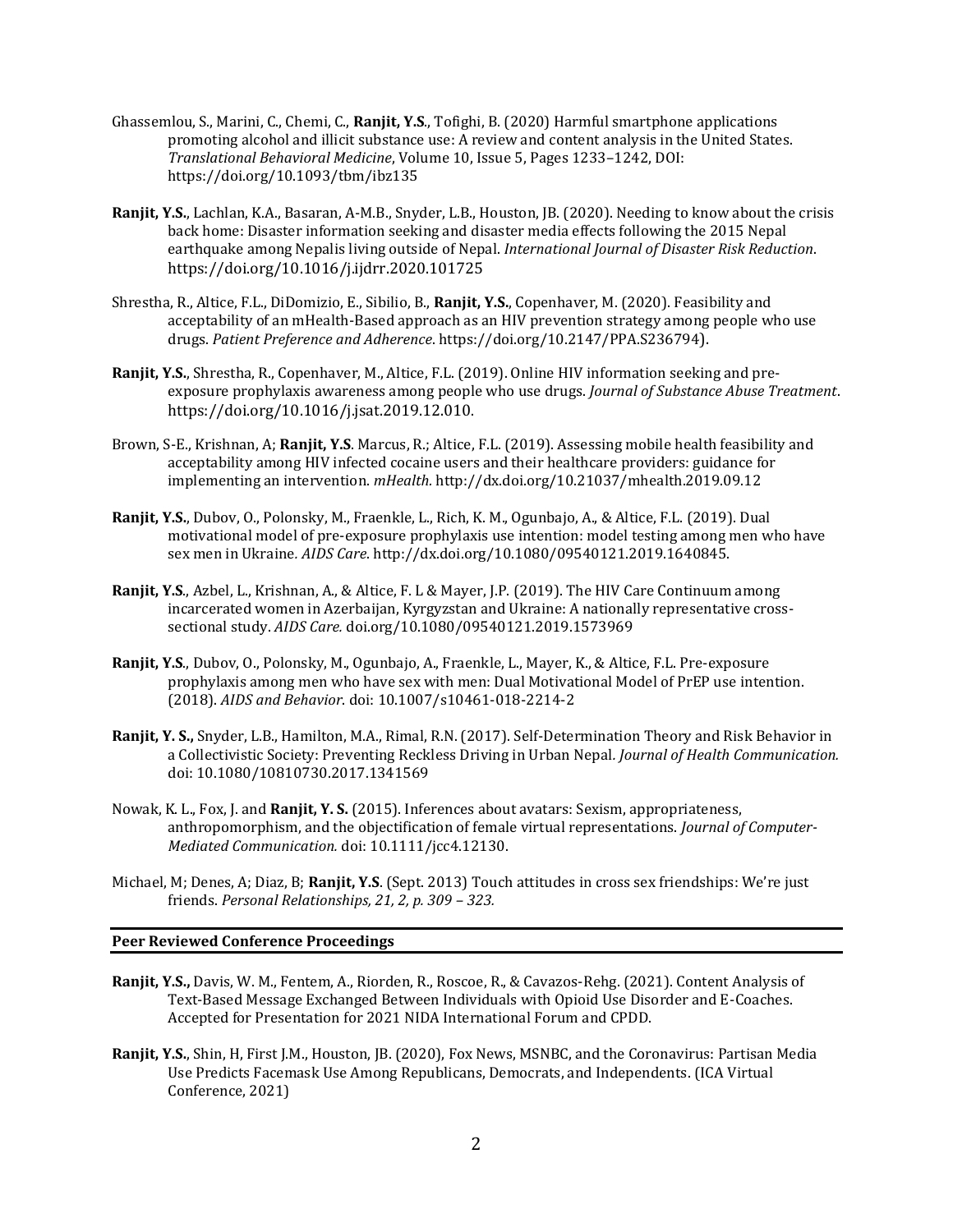- **Ranjit, Y.S.**, Lachlan, K.A., Basaran, A-M.B., Snyder, L.B., Houston, JB. (2020). Needing to know about the crisis back home: Disaster information seeking and disaster media effects following the 2015 Nepal earthquake among Nepalis living outside of Nepal. (ICA Virtual Conference, 2020)
- **Ranjit. Y.S.,** Shrestha, R., Copenhaver, M., & Altice, F.L. Online information seeking and Pre-Exposure Prophylaxis awareness among drug users without HIV. *National Communication Association*. Health Communication division, Baltimore, MD. (November, 2019)
- Ghassemlou, S., Chemi, C., Hu, L., **Ranjit, Y**.**S**., Marini, C., Tofighi, B. A validated assessment and critical analysis of commercial smartphone applications targeting alcohol and illicit substance use. *Addiction Health Services Research*. Savannah, Atlanta (October, 2018)
- Zhou, X., Krishnan, A., **Ranjit, Y.S.** A Stratified Analysis of Smokers and their Perceptions of E-Cigarettes. Presented at *American Association of Public Health* Conference 2018, San Diego (November, 2018)
- Krishnan, A., Zhou, X., **Ranjit, Y.S.** Association between e-cigarette information seeking behavior and beliefs about cigarettes. Presented (Oral) at the *HINTS Data User Conference 2018*, Bethesda, MD (September, 2018)
- **Ranjit, Y.S.,** Azbel, L., Krishnan, A., Meyer, J.P., and Altice, F.L. HIV and Drug Use Among Women in Prison in Azerbaijan, Kyrgyzstan and Ukraine. Presented at 2018 *NIDA International Forum* (poster session) (June, 2018).
- **Ranjit Y.S.**, Krishnan, A., Zhou, X. Online health information-seeking and attention to Food and Drug Administration (FDA) warnings. Oral presentation at the 68th *International Communication Association* (ICA) Conference 2018, Prague, Czech Republic. Interactive session. (May, 2018).
- Brown, S-E., Krishnan, A; **Ranjit, Y.S**. Marcus, R.; Altice, F.L. Assessing feasibility and acceptability of mHealth among underserved HIV+ cocaine users and their healthcare provider. *Connected Health 2017*, Boston. (October, 2017)
- **Ranjit, Y. S.,** Snyder, L.B., Hamilton, M.A., Rimal, R.N. Self-Determination Theory and Risk Behavior in a Collectivistic Society: Preventing Reckless Driving in Urban Nepal*.* Paper accepted for oral presentation at *International Communication Association* Conference, Fukuoka, Japan. (2016, May)
- **Ranjit, Y.S**., Snyder, L. B, Shrestha, M. *Compliance to behavioral directives based on traditional health beliefs in Nepal.* Paper to be as *top student paper in health communication to be presented at National Communication Association Conference (NCA),* Chicago (2014, November).
- **Ranjit, Y.S**., Nowak, K. L. *Perceived self-expertise and its influence on source expertise and message clarity in online communication*. Scholar to scholar presentation to be presented at *National Communication Association Conference (NCA)*, 2014
- Nowak, K. L., Fox, J., **Ranjit, Y.S**. *The Role of Sexism in Perceptions of Female Images and Credibility*. Paper presentation at ICA, Seattle. Paper presentation at ICA, 2014.
- **Ranjit, Y. S**; Snyder, L. B, Borsai A.M. (2013, November). *HIV/AIDS related misconception, media exposure, and stigma: A study of women in Nepal.* Paper presented at NCA**,** D.C.
- **Ranjit, Y. S**; Milham, M.H (2013, November). *Watch the road, not your phone…wait to text: the effectiveness of the extended parallel process model on anti-texting while driving campaigns. (*Poster presented at NCA, D.C., 2013)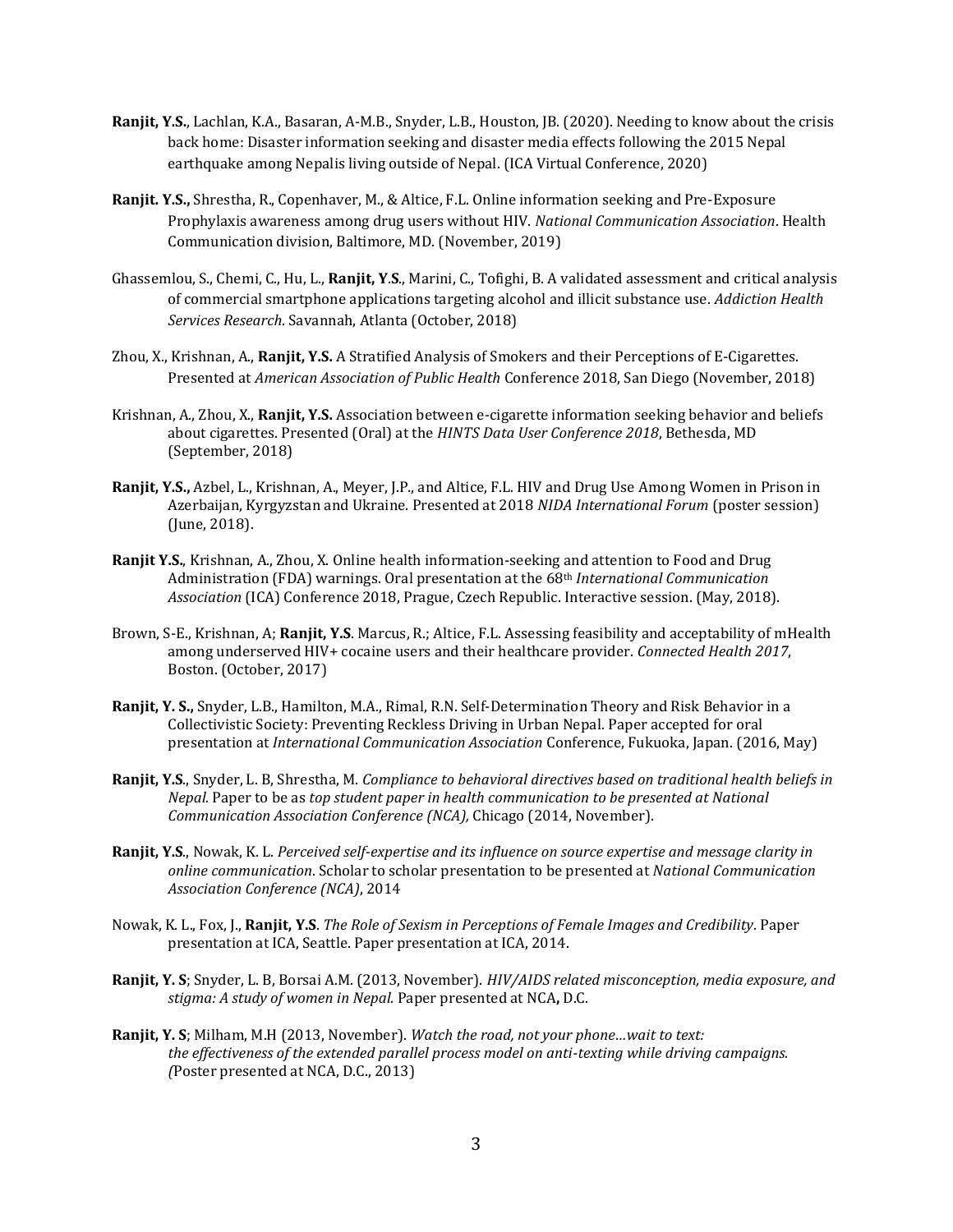#### **Grants and Training**

- *Mentored Research Project.* Fordham University HIV and Drug Abuse Prevention Research Ethics Institute (RETI). Mentored Research Project 2021-2022. \$30,000.
- *Experimental Study Using Virtual Reality to Understand the Effects of Collective Norm and Inconsistent Messaging Among Young Adults*. University of Missouri, Alumni Association, Richard Wallace Faculty Incentive Grant. My role: PI. \$3,618.00.
- *Formative research to develop mHealth intervention for HIV prevention among female sex workers in Nepal*. University of Missouri, Research Council. My role: PI. \$10,000 (Funded)

#### **Honors and Awards**

- *National Institute on Drug Abuse (NIDA) Travel Award. 2018 NIDA International Forum.* San Diego, June 7-14, 2018
- *Top Five Student Paper in Health Communication.* National Communication Association Conference. Nov. 2014
- *2014 Doctoral Dissertation Fellowship,* awarded by Graduate School, University of Conn.
- *Pre-doctoral Fellowship,* awarded by Department of Communication, University of Conn. 2014
- *Dean's Graduate Fellowship in Social Sciences*, awarded by College of Liberal Art and Sciences, UConn. 2013
- *Pre-doctoral Fellowship*, awarded by Department of Communication, University of Conn. 2013
- *Paul E. Hirshson Byline, Award for Academic Excellence and Professional Ethics*, awarded by Northeastern University. 2008

# **Teaching**

University of Missouri

Instructor, Health Communication Fall 2019, Fall 2020, 2021, Spring 2021

Graduate seminar on health communication Spring 2020

Graduate seminar: Technology, New Media and Health Communication Spring 2021

University of Connecticut

Instructor of Record, Public Speaking, Honors Section Spring 2016, Summer 2014

Discussion Instructor, Public Speaking+ 2011, 2012 Supervisor: Rory McGloin, Ph.D.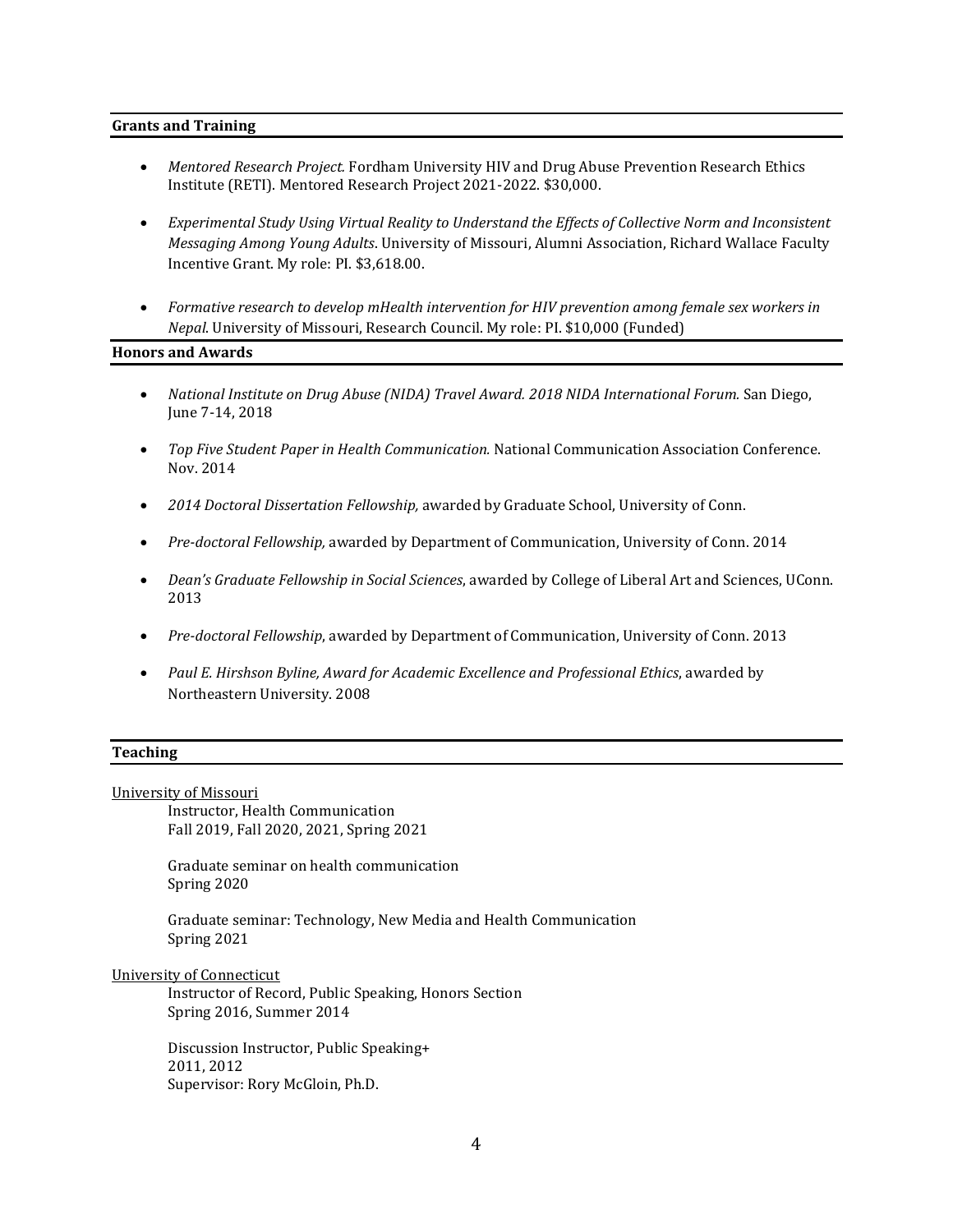Instructor of Record, Cross Cultural Communication Spring 2016, 2015, 2013, Spring 2014 Supervisor: Diana Rios, Ph.D.

Instructor, Introduction to Human Communication May 2012, 2013

Discussion Instructor, Introduction to Human Communication Fall 2010 – Spring 2014 Supervisors: Alice Veksler, Ph.D., Mike Miller, Ph. D.

Guest Lecturer on Influence of Culture on Health Spring 2014 Course: Health Communication Invited by Lecturer Anne Borsai

Guest Lecturer on Accent in Intercultural Communication Fall 2011 Course: Cross Cultural Communication Invited by Lecturer Milton Stokes, RN. Ph.D.

Guest Lecturer Course: Public Relations Fall 2013

Course: Intercultural Communication Fall 2013

Course: Health Communication Spring 2013

Course: Intercultural Communication Fall, 2011

### **Academic and Other Services**

#### **Reviewer**

Health Communication (2018) Journalism and Mass Communication Quarterly (2019) AIDS and Behavior (2017-2019) International Journal of STD and AIDS (2019) HIV/AIDS - Research and Palliative Care (2020) Stigma and Health (2020) International Journal of Risk Reduction (2020, 2021) Mobile Media and Communication (2021)

#### **Member and Reviewer**

International Communication Association (ICA) American Public Health Association (APHA) National Communication Association (NCA)

# **Affiliate**

Center for Interdisciplinary Research on AIDS (CIRA)